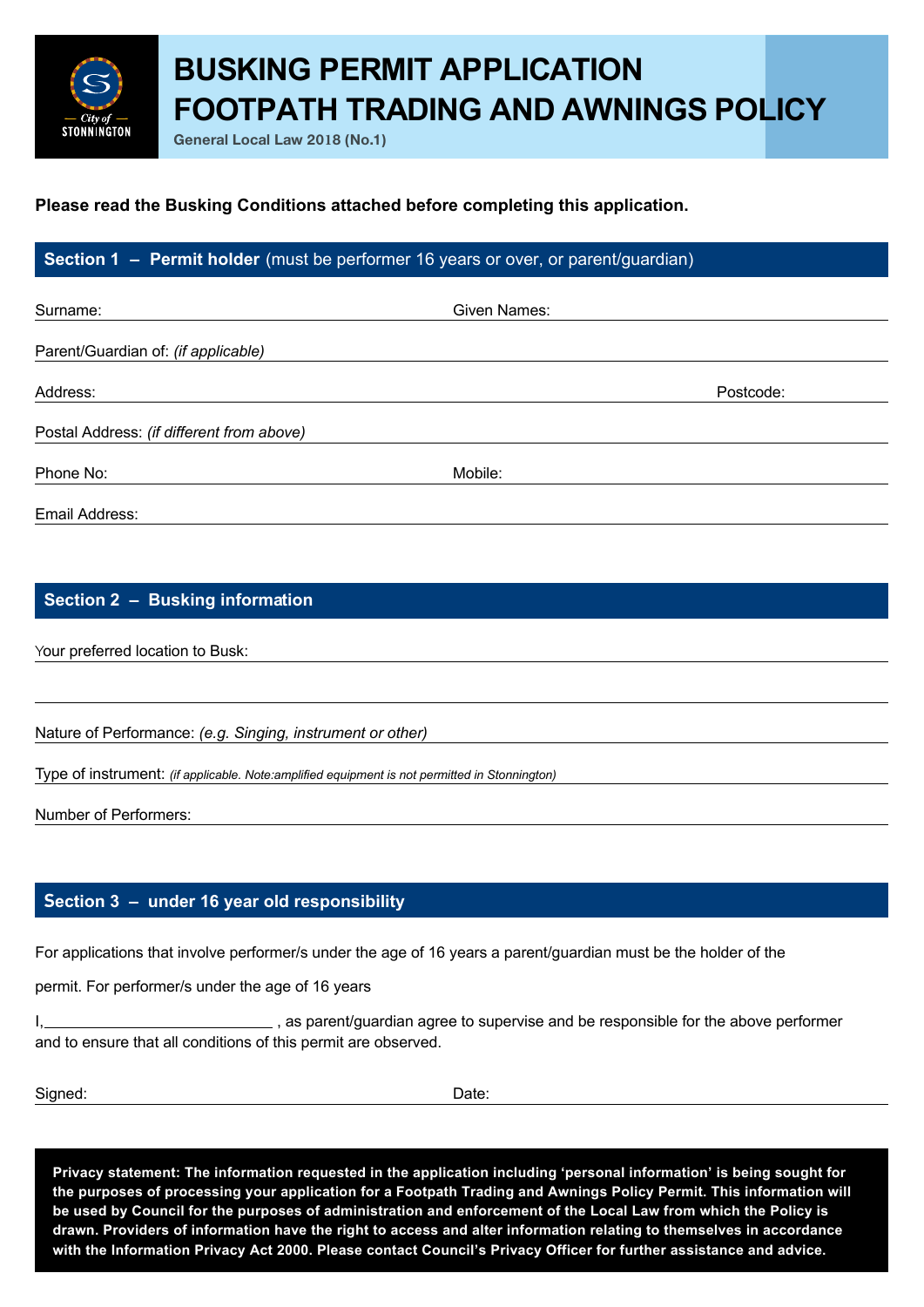#### **Section 4 – Fees and duration of Permits**

Busking Permits will only be issued for a 6 month period:

| Periods are          | • 1 October to 31 March                              |
|----------------------|------------------------------------------------------|
|                      | • 1 April to 30 September                            |
| <b>Fees</b>          |                                                      |
|                      | Refer to the Fee Schedule on the Stonnington website |
| Proof of Identity:   | Yes                                                  |
| What type:           |                                                      |
| <b>HOW TO APPLY:</b> |                                                      |

**Step 1:** Read through the Busking Conditions attached to the Busking application form.

**Step 2:** Complete an application form and return to Stonnington City Centre at 311 Glenferrie Road Malvern

. **Mail:** City of Stonnington, PO Box 58 MALVERN, 3144

**Step 3:** Administration will contact/email you with a reference number once the application has been approved.

**Step 4:** Payment is required before the permit is sent out.

I declare that I am the applicant; and that all information in this application is true and correct. I have read and accepted the conditions for busking. I agree to comply with all permit conditions, local laws and all relevant legislation. I will ensure that the permit is not sold, transferred or assigned to another party. I acknowledge that failure to comply with these conditions will result in cancellation, a fine and/or legal action.

The applicant named in this application form hereby agrees by signing the form to indemnify and to hold harmless the City of Stonnington, and/or its agents and each of them, from and against all actions, costs, claims, charges, expenses and damages whatsoever which may be brought or made or claimed against them, or any of them, arising out of or in relation to the Footpath Trading and Awnings Policy Permit (if) issued in response to this application and during the period(s) that any further permit renewal applies.

Signed:

Date:

**Privacy statement: The information requested in the application including 'personal information' is being sought for the purposes of processing your application for a Footpath Trading and Awnings Policy Permit. This information will be used by Council for the purposes of administration and enforcement of the Local Law from which the Policy is drawn. Providers of information have the right to access and alter information relating to themselves in accordance with the Information Privacy Act 2000. Please contact Council's Privacy Officer for further assistance and advice.**